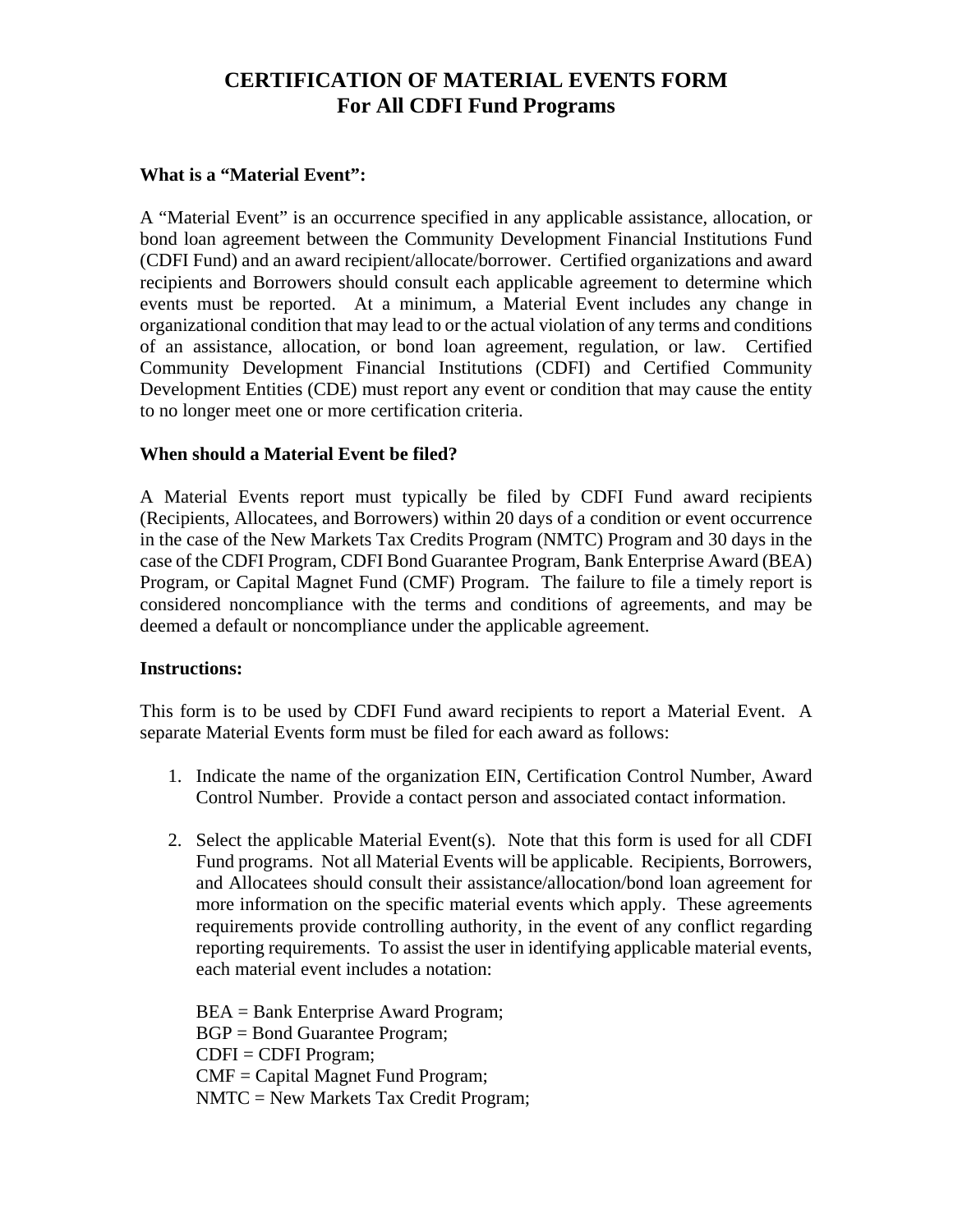- 3. Provide a narrative explanation of the Material Event(s).
- 4. Provide a narrative statement indicating how the organization intends to correct or address the Material Event.
- 5. Complete the Authorized Representative Signature information.
- 6. The completed form should be addressed to the attention of the Certification, Compliance Monitoring and Evaluation Manager and submitted via a Service Request through the Organization's Awards Management Information System account (AMIS). **Please note that this form cannot be used to request an amendment to any assistance agreement.**

#### **A. Award and Contact Information**

| <b>Organization Name</b>                                        |  |
|-----------------------------------------------------------------|--|
| $EIN$ #:                                                        |  |
| <b>Certification Control</b><br>number (if available):          |  |
| Award #                                                         |  |
| <b>Future Advance</b><br><b>Promissory Bond #</b>               |  |
| Name and title of person<br>to contact regarding this<br>report |  |
| <b>Contact e-mail address</b>                                   |  |
| <b>Contact Telephone #</b>                                      |  |
| <b>Contract Street Address</b>                                  |  |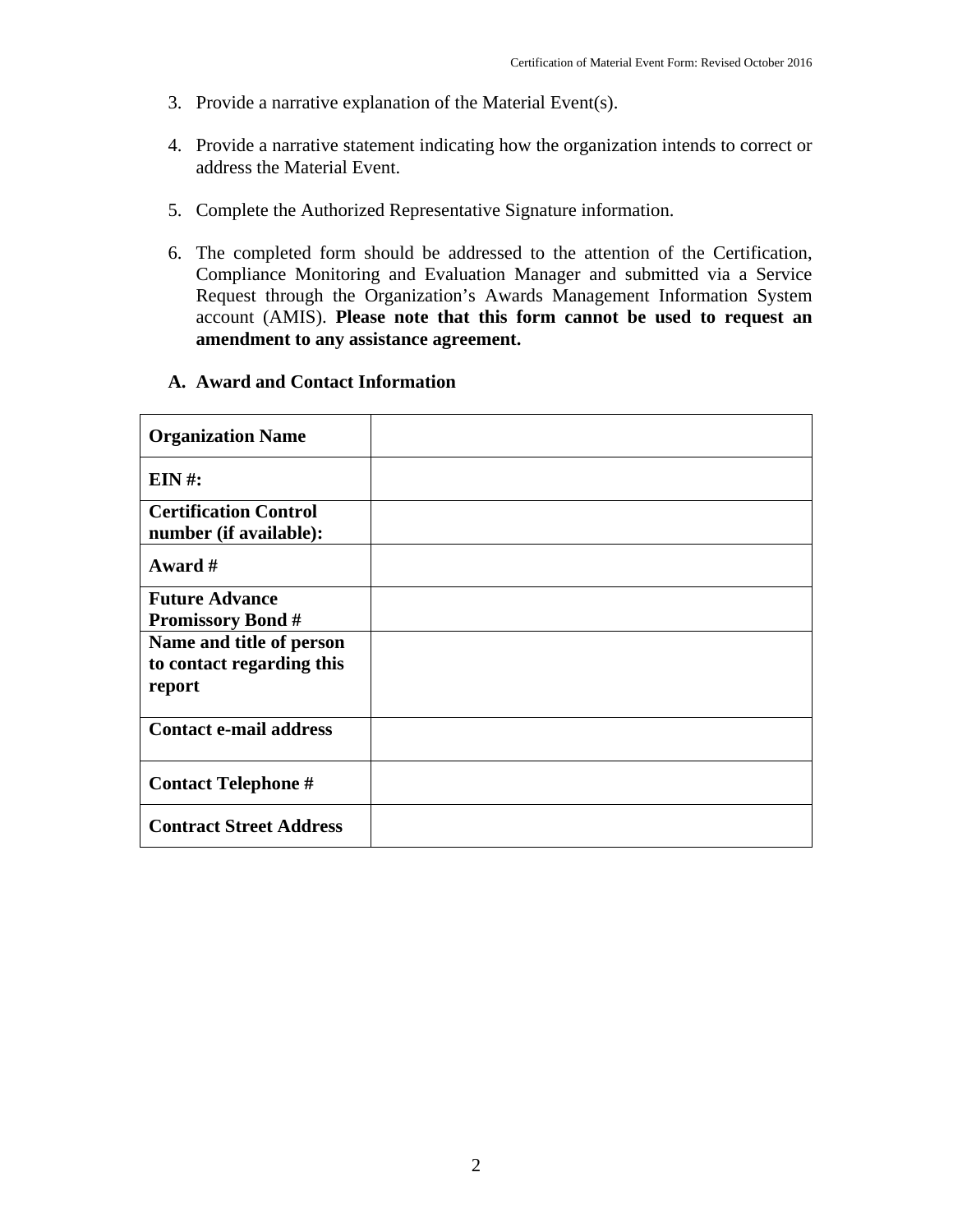# **B. Material Events**

Check next to all applicable Material Events:

| <b>Multiple Programs</b>                                                                                                                                                                                                                                                                                                                                                                                                                                                                                                                                                                                                                                                                                                       |  |  |
|--------------------------------------------------------------------------------------------------------------------------------------------------------------------------------------------------------------------------------------------------------------------------------------------------------------------------------------------------------------------------------------------------------------------------------------------------------------------------------------------------------------------------------------------------------------------------------------------------------------------------------------------------------------------------------------------------------------------------------|--|--|
| 1.<br>Any proceeding instituted against the Recipient/Borrower (or in the case of<br>the NMTC Program, the Allocatee, its Affiliates, including the Controlling<br>Entity) in, by or before any court, governmental or administrative body or<br>agency (including any Federal bank regulatory agency), which proceeding or<br>its outcome could reasonably be expected to have a material adverse effect<br>upon the financial condition or business operations, assets or properties of<br>the Recipient (or in the case of the NMTC Program, the Allocatee, its<br>Affiliates, including the Controlling Entity) and in the case of the Bond<br>Guarantee program Properties of the Borrower (BEA, BGP, CDFI, CMF,<br>NMTC) |  |  |
| 2. Any material adverse change in the condition, financial or otherwise, or<br>operations of the Recipient/Borrower (or for NMTC program, the Allocatee<br>or Controlling Entity) that would impair the Recipient, Borrower, or<br>Allocatee's ability to carry out the terms and conditions and authorized uses<br>under the Agreement; (BEA, BGP, CDFI, CMF, NMTC)                                                                                                                                                                                                                                                                                                                                                           |  |  |
| 3. The occurrence of any Event of Noncompliance or Default, as that term is<br>defined in an Assistance, Allocation Agreement, or Bond Loan Agreement,<br>or any event which upon notice or lapse of time, or both, would constitute an<br>Event of Noncompliance or Default. (BEA, BGP, CDFI, CMF, NMTC)                                                                                                                                                                                                                                                                                                                                                                                                                      |  |  |
| 4. The merger, consolidation or acquisition of the Recipient/Borrower, or in<br>the case of the NMTC Program the Allocate or Allocatee's Controlling<br>Entity by or with another entity; (BEA, BGP, CDFI, CMF, NMTC)                                                                                                                                                                                                                                                                                                                                                                                                                                                                                                          |  |  |
| The replacement of any key management officials (e.g., the Executive<br>5.<br>Director, the Chief Financial Officer, the Board Chairperson or their<br>equivalents) that had been named in the Assistance or Allocation Application<br>or Guarantee Application. In the case of the CMF Program only changes in<br>the executive director (or equivalent) are required to be reported. (BEA, BGP,<br>CDFI, CMF, NMTC)                                                                                                                                                                                                                                                                                                          |  |  |
| Any substantial change in the business of the Recipient/Borrower (BEA,<br>6.<br>BGP, CDFI, CMF)                                                                                                                                                                                                                                                                                                                                                                                                                                                                                                                                                                                                                                |  |  |
| Any event or change that would result in the Recipient no longer being<br>7.<br>certified as a CDFI or CDE (if applicable); (BEA, BGP, CDFI, CMF, NMTC)                                                                                                                                                                                                                                                                                                                                                                                                                                                                                                                                                                        |  |  |
| All violations of Federal criminal law involving fraud, bribery, or gratuity<br>8.<br>violations potentially affecting the Federal award. Failure to make required<br>disclosures can result in any of the remedies described in 2 CFR §200.338 of<br>the Uniform Requirements. (BEA, CDFI, CMF)                                                                                                                                                                                                                                                                                                                                                                                                                               |  |  |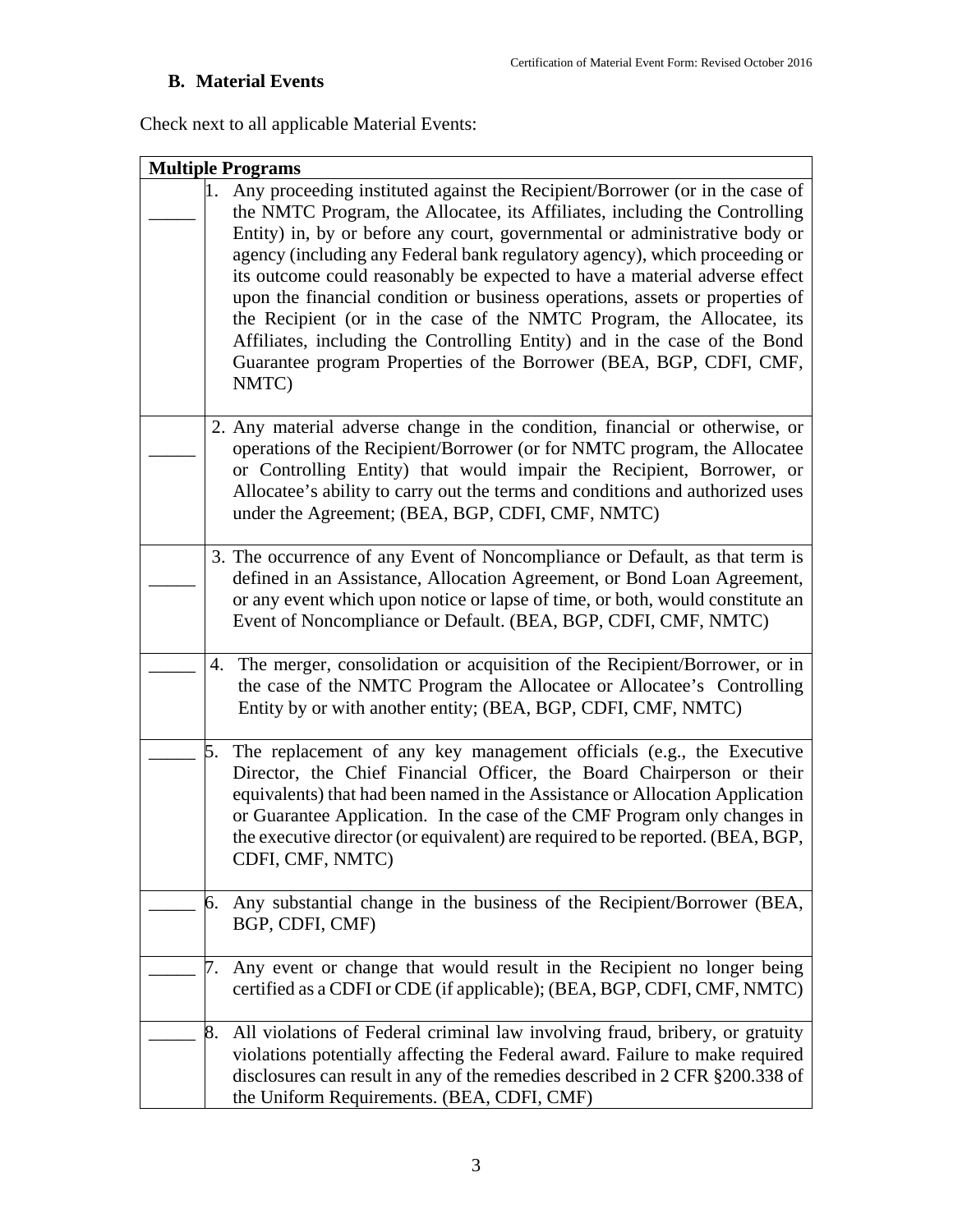|                          | Certification of Material Event Form: Revised October 2016                                                                                                                                                                                                                                                                                                                                                                                                                                                                                                                                                                                                                                                                                                                                                                                                                                                                                                                                                                                                                                                                                                                                                                                                                                                                                                                                                             |
|--------------------------|------------------------------------------------------------------------------------------------------------------------------------------------------------------------------------------------------------------------------------------------------------------------------------------------------------------------------------------------------------------------------------------------------------------------------------------------------------------------------------------------------------------------------------------------------------------------------------------------------------------------------------------------------------------------------------------------------------------------------------------------------------------------------------------------------------------------------------------------------------------------------------------------------------------------------------------------------------------------------------------------------------------------------------------------------------------------------------------------------------------------------------------------------------------------------------------------------------------------------------------------------------------------------------------------------------------------------------------------------------------------------------------------------------------------|
| 9.                       | The loss of the Recipient's Insured Credit Union status as defined in 12<br>U.S.C. § 1752(7) (if applicable); (BGP, CDFI, CMF)                                                                                                                                                                                                                                                                                                                                                                                                                                                                                                                                                                                                                                                                                                                                                                                                                                                                                                                                                                                                                                                                                                                                                                                                                                                                                         |
|                          | 10. loss of the Recipient's Insured Depository Institution status under 12 USC §<br>$1813(c)(2)$ and in the case of the CDFI, Capital Magnet Fund, and Bond<br>Guarantee programs - Depository Institution Holding Company status under<br>12 USC § 1813(w)(1) (BEA, CDFI, CMF)                                                                                                                                                                                                                                                                                                                                                                                                                                                                                                                                                                                                                                                                                                                                                                                                                                                                                                                                                                                                                                                                                                                                        |
|                          | 11. the existence of any non-compliance with the terms and conditions of any<br>loan or other credit agreement with a creditor other than the CDFI Fund<br>(CDFI, CMF)                                                                                                                                                                                                                                                                                                                                                                                                                                                                                                                                                                                                                                                                                                                                                                                                                                                                                                                                                                                                                                                                                                                                                                                                                                                 |
|                          | 12. Any proceeding instituted against the Recipient/Borrower in, by or before<br>any court, governmental or administrative body or agency (including any<br>Federal bank regulatory agency), which proceeding involves allegations of<br>discrimination by the Recipient/Borrower on the basis of race, color, national<br>origin, disability, age, marital status, receipt of income from public<br>assistance, religion, or sex; (BEA, BGP, CDFI, CMF, NMTC)                                                                                                                                                                                                                                                                                                                                                                                                                                                                                                                                                                                                                                                                                                                                                                                                                                                                                                                                                         |
|                          | 13. Such other events that may be determined by the CDFI Fund, in its sole<br>discretion, to be material events, and for which the CDFI Fund issues related<br>guidance (BEA, CDFI, CMF, NMTC)                                                                                                                                                                                                                                                                                                                                                                                                                                                                                                                                                                                                                                                                                                                                                                                                                                                                                                                                                                                                                                                                                                                                                                                                                         |
| <b>CDFI Program Only</b> |                                                                                                                                                                                                                                                                                                                                                                                                                                                                                                                                                                                                                                                                                                                                                                                                                                                                                                                                                                                                                                                                                                                                                                                                                                                                                                                                                                                                                        |
|                          | 14. A change in the Recipient's shareholders or organization that results in (i) the<br>CDFI Fund's ownership of equity in the Recipient exceeding 50 percent<br>and/or (ii) the CDFI Fund controlling the Recipient's operations.                                                                                                                                                                                                                                                                                                                                                                                                                                                                                                                                                                                                                                                                                                                                                                                                                                                                                                                                                                                                                                                                                                                                                                                     |
| <b>BEA Program Only</b>  |                                                                                                                                                                                                                                                                                                                                                                                                                                                                                                                                                                                                                                                                                                                                                                                                                                                                                                                                                                                                                                                                                                                                                                                                                                                                                                                                                                                                                        |
|                          | 15. Prepayment, redemption, repurchase, or withdrawal of any Qualified<br>Activities reported to the CDFI Fund in the Recipient's Application,<br>specifically if: i. Any borrower of the Recipient prepays, in whole or in part,<br>the principal amount of any loan carried out during the Assessment Period<br>that the Recipient reported to the CDFI Fund in its Application; ii. Any<br>investee of the Recipient redeems or repurchases, in whole or in part, any<br>Equity Investment or Project Investment which the Recipient reported to the<br>CDFI Fund in its Application; or iii. The Recipient withdraws, in whole or in<br>part, any deposit that the Recipient reported to the CDFI Fund in its<br>Application as a CDFI Support Activity; provided, however, the Recipient is<br>not required to notify the CDFI Fund of any prepayment, redemption, or<br>repurchase occurring more than two calendar years after the Federal Award<br>Date of the Agreement; and provided, further, that the Recipient is not<br>required to notify the CDFI Fund of any withdrawal which occurs more than<br>three years after the date of the deposit. Such notice shall, at a minimum,<br>identify each prepayment, redemption, repurchase or withdrawal and the<br>dollar amount, the date of and the specific facts and circumstances<br>surrounding each prepayment, redemption, repurchase, or withdrawal. |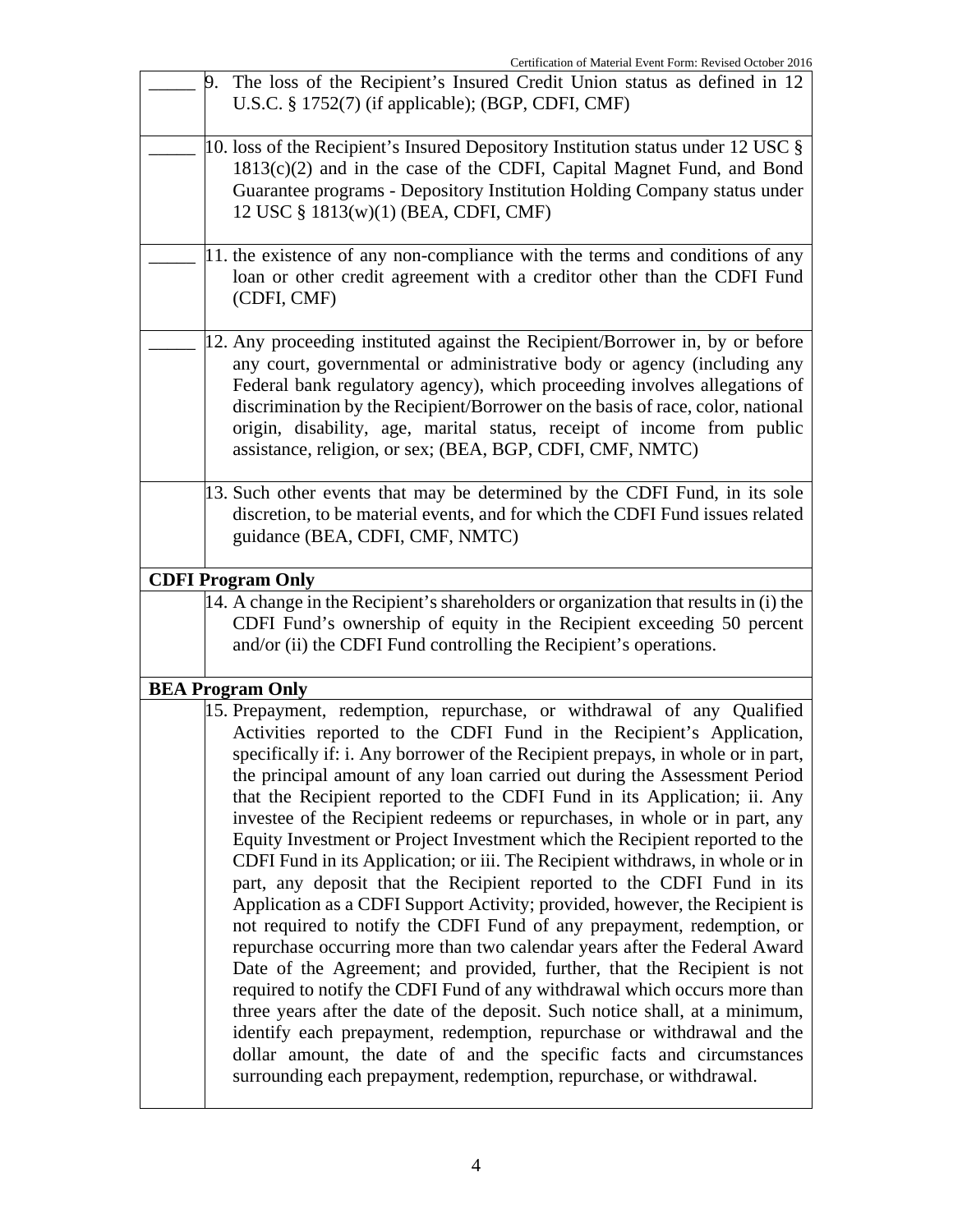| <b>NMTC Program Only</b>                                                           |  |  |
|------------------------------------------------------------------------------------|--|--|
| 16. The occurrence of any event that may be a recapture event pursuant to IRC $\S$ |  |  |
| 45D(g) and 26 C.F.R. §1.45D-1(e)(2);                                               |  |  |
|                                                                                    |  |  |
| 17. The Allocatee's Controlling Entity (as identified in the Allocation            |  |  |
| Application) shall no longer have any ownership or management interest in          |  |  |
| the Allocatee and/or shall no longer have Control over the day-to-day              |  |  |
| management and operations (including investment decisions) of the                  |  |  |
| Allocatee;                                                                         |  |  |
|                                                                                    |  |  |
| 18. The occurrence of any event described in 31 C.F.R. §19.350                     |  |  |
| 19. The filing of any bankruptcy proceeding or the appointment of a conservator    |  |  |
| for the Allocatee or its Affiliates, including the Controlling Entity;             |  |  |
| <b>CMF Program Only</b>                                                            |  |  |
| 20. Any event or change that would result in the Recipient losing its status as a  |  |  |
| Nonprofit Organization (if applicable)                                             |  |  |
|                                                                                    |  |  |
| 21. Failure by the Recipient to have Committed all of its Capital Magnet Fund      |  |  |
|                                                                                    |  |  |
| Award by the date set forth in Schedule 1 of the applicable Agreement;             |  |  |
| <b>Bond Guarantee Program Only</b>                                                 |  |  |
| 22. Any significant revisions in credit, risk management, or financial reporting   |  |  |
| policies and procedures of the Borrower;                                           |  |  |
|                                                                                    |  |  |
| 23. Any direct financial obligation that is material to the Borrower under an off- |  |  |
| balance sheet arrangement;                                                         |  |  |
|                                                                                    |  |  |
| 24. Any acquisition or disposition of a significant amount of assets by the        |  |  |
| Borrower;                                                                          |  |  |
|                                                                                    |  |  |
| 25. Any assessment (other than assessments provided by an Appropriate Federal      |  |  |
| or State Banking Agency that are prohibited by applicable law or regulation        |  |  |
| from disclosure to the Department of the Treasury) of significant or material      |  |  |
| weaknesses in the design or operation of internal controls that are reasonably     |  |  |
| likely to adversely affect the Borrower's abilities to record, process,            |  |  |
| summarize, and report financial information;                                       |  |  |
|                                                                                    |  |  |
| 26. Any fraud, whether or not material, that involves management or other          |  |  |
|                                                                                    |  |  |
| employees of the Borrower who have a significant role in internal controls         |  |  |
| over financial reporting;                                                          |  |  |
|                                                                                    |  |  |
| 27. Any adverse audit opinions received by the Borrower or pronouncements of       |  |  |
| non-reliance on previously issued financial statements by the Borrower's           |  |  |
| board of directors or a committee of the board of directors;                       |  |  |
|                                                                                    |  |  |
| 28. Any changes in corporate governance, senior management, or leadership of       |  |  |
| the Borrower, including any Key Personnel. "Key Personnel" means any               |  |  |
| officer or senior staff person of the Borrower responsible for the day-to-day      |  |  |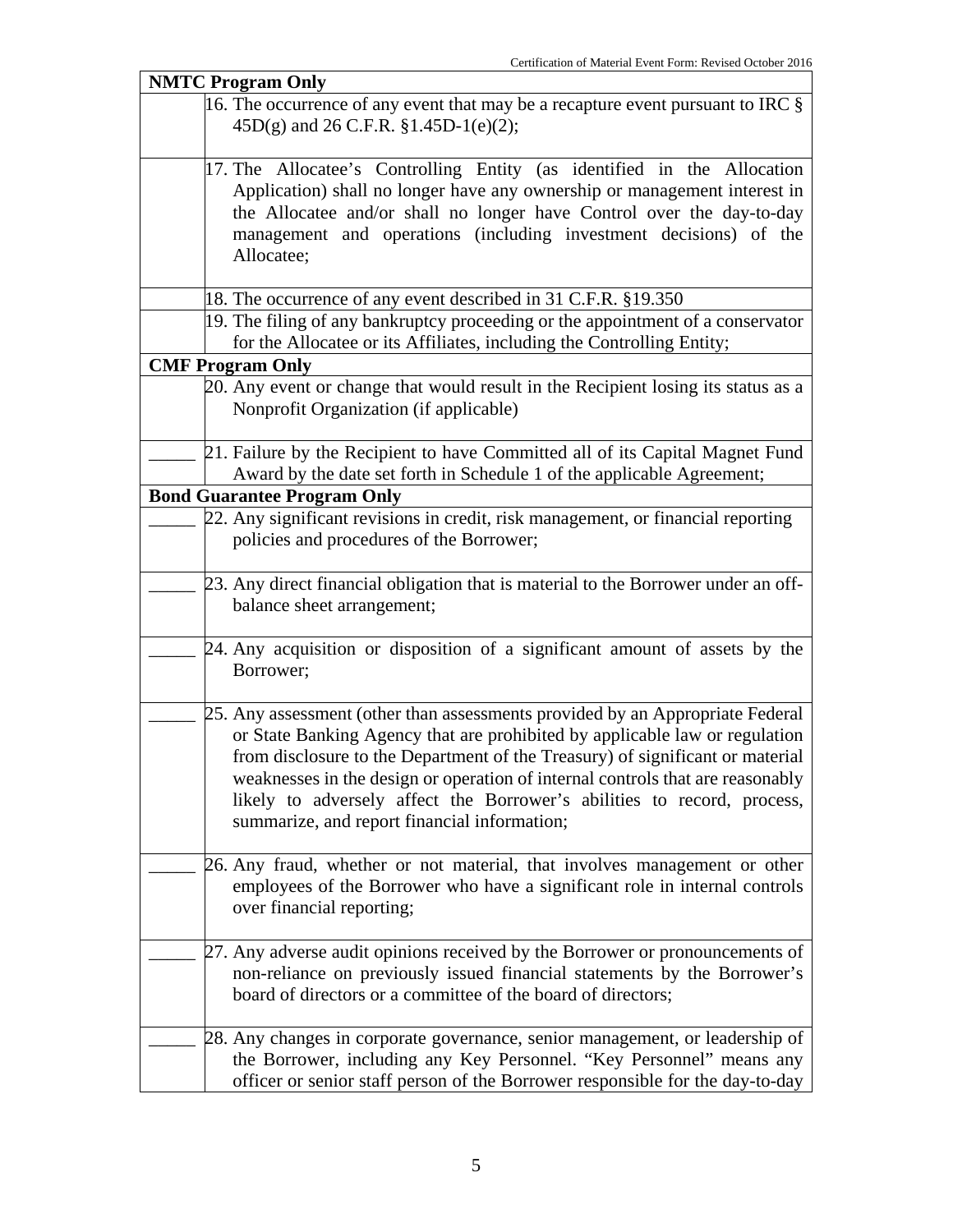| administration of the duties, responsibilities, and obligations of the Borrower<br>under the Bond Loan Agreement;                                                                                                                                                                                                            |
|------------------------------------------------------------------------------------------------------------------------------------------------------------------------------------------------------------------------------------------------------------------------------------------------------------------------------|
| 29. Any organizational updates such as changes in Bylaws or Articles of<br>Incorporation of the Borrower;                                                                                                                                                                                                                    |
| 30. Any fact, circumstance, event, change, occurrence, condition, or<br>development of which the Borrower is aware and which, individually, or in<br>the aggregate, has had or would reasonably be expected to have a material<br>adverse effect on an organization's strategic direction, mission, or business<br>operation |

### **C. Provide a narrative explanation of the material event(s). Be sure to include the date the event(s) occurred. Additional pages may be added if necessary.**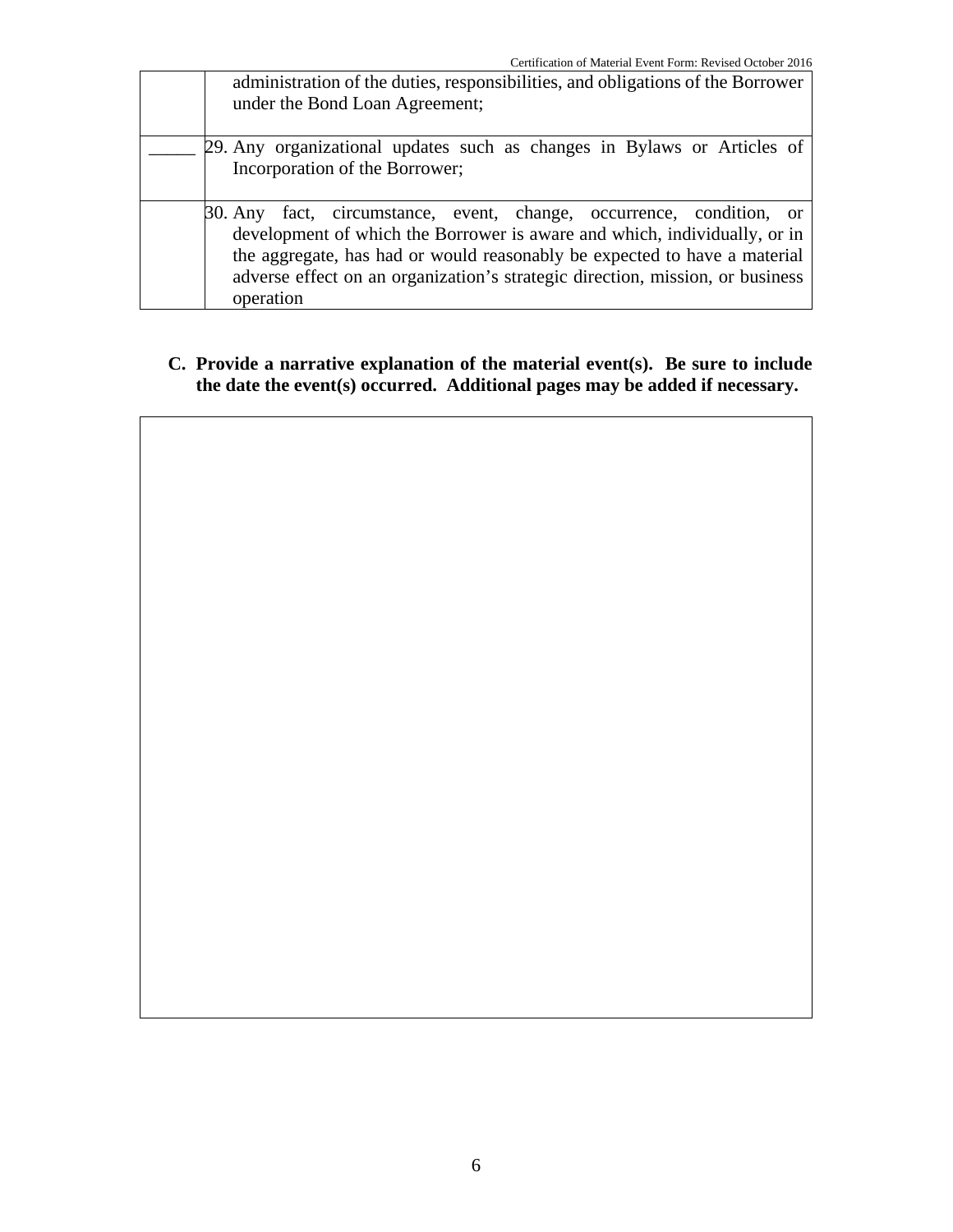**D. Provide a narrative statement indicating how the organization intends to correct or address the Material Event.**

## **E. The Certification of Material Events form must be signed by the organization's Authorized Representative**.

To the best of my knowledge and belief, all information contained in the Certification of Material Events statement is true and correct. My signature indicates authorization on behalf of the organization's governing body.

| Title: |  |
|--------|--|
|        |  |
|        |  |